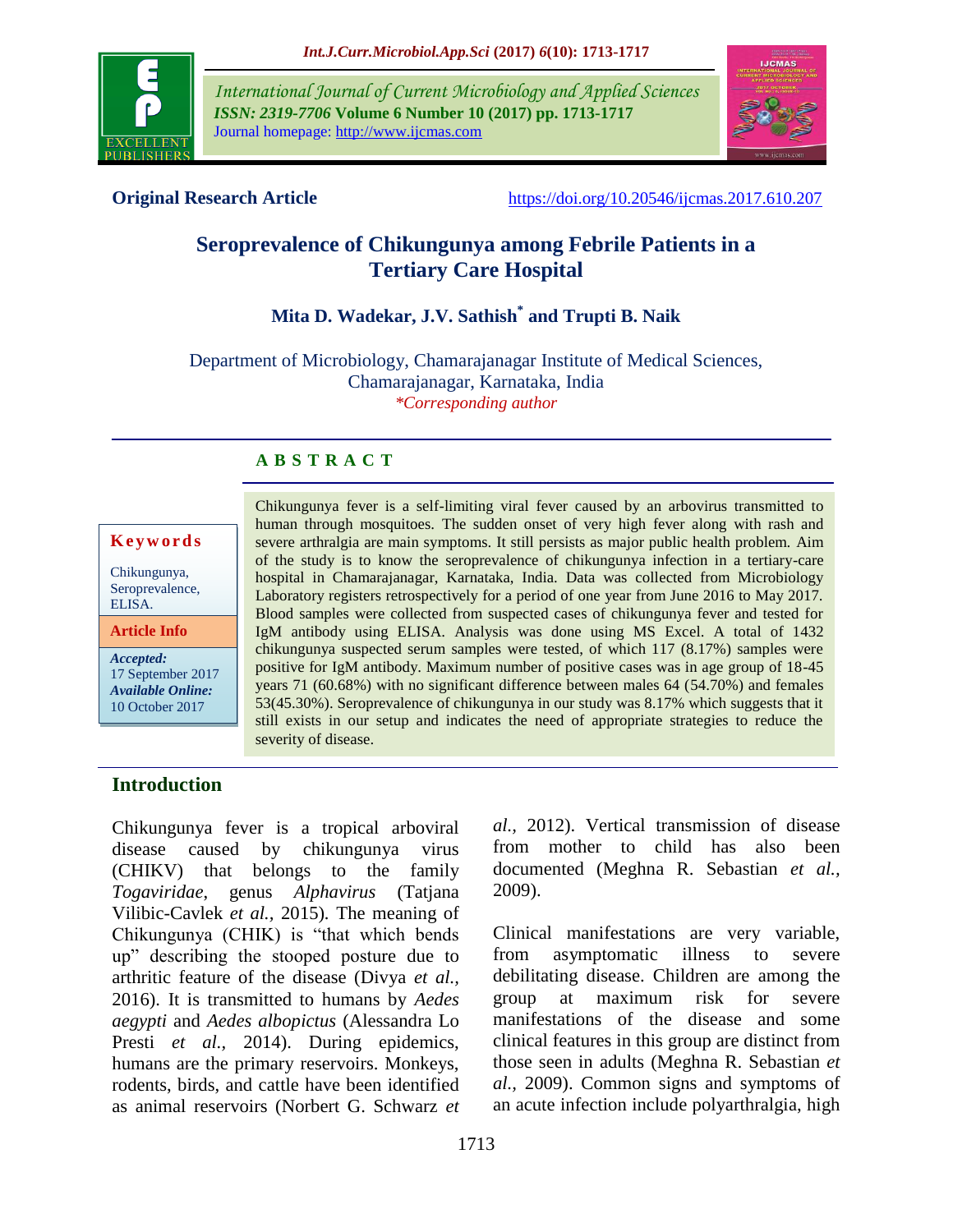fever, asthenia, headache, vomiting, rash and myalgia. The Chikungunya infection often leads to prolonged joint pain, contributing to the long-lasting disease burden (Sanyaolu *et al.,* 2016). The disease is rarely fatal but is associated with significant morbidity.

The illness has an approximate incubation period of 1–2 weeks (Kibet Sergon *et al.,* 2008). The acute phase lasts for 2‑ 3 days and may remit for  $1-\overline{2}$  days after a gap of  $4-\overline{10}$ days resulting in a "saddle back" fever curve (Mohanty *et al.,* 2013). Most infections completely resolve within weeks but there are reported cases of CHIK V induced arthralgia lasting for months or even for years in the form of recurrent or persistent episodes (Narayan Shrihari *et al.,* 2012).

The virus was first isolated in blood samples obtained during an epidemic of a "denguelike" disease that occurred between 1952 and 1953 in Tanzania (Cunha *et al.,* 2017). CHIKV is an emerging arbovirus that is widespread in tropical regions and is spreading rapidly to temperate climates with recent epidemics in Africa and Asia and also documented outbreaks in Europe and America (Akinola *et al.,* 2017). It was unknown to Indian population till it appeared as a major epidemic in 2006. Around 1.38 million Indian populations were affected by this disease. The states that first affected were Andhra Pradesh, Karnataka, Maharashtra, Madhya Pradesh, Tamil Nadu, Gujarat, and Kerala. All ages and both sexes were affected (Sakhiya *et al.,* 2015). Resurgence of chikungunya has been attributed to various factors including globalization, increase in the mosquito population, loss of herd immunity and the mutation A226V in the E1 gene causing a significant increase in CHIKV infectivity for *Ae. Albopictus* (Cecilia, 2014).

In India, National Institute of Virology (NIV), Pune, is a WHO collaborating center for arboviral diseases. It is engaged in diagnosis,

outbreak investigations and preparations of reagents for diagnosis of arboviral infections (Mohanty *et al.,* 2013). Infections with CHIKV are confirmed by the detection of the virus, viral RNA, or CHIKV-specific antibodies in patient samples. Enzyme-linked immunosorbent assays (ELISAs) detect both anti-CHIKV immunoglobulin (Ig) M and IgG antibodies from either acute- or convalescentphase samples.

Testing of samples from imported cases found that CHIKV-specific IgM antibodies develop rapidly (typically present by 5–7 days after illness onset but noted as early as the day of illness onset) and persist for several months (Erin Staples *et al.,* 2009). Chikungunya virus mutation, adaptation to new vectors, and spread to temperate regions signifies the seriousness of CHIKV as a global threat (Divya *et al.,* 2016). Hence the study was undertaken to know the seroprevalence of chikungunya virus infection.

# **Materials and Methods**

A retrospective study was conducted at Chamarajanagar Institute of Medical Sciences, Chamarajanagar from June 2016 to May 2017.

The age, gender and clinical details of patients and results of CHIK kit tests were collected from the laboratory registers. The data were entered into Excel for analysis. Permission was obtained from the institution. As the study was based on secondary data, there were no ethical issues.

Blood samples were collected from suspected cases of chikungunya. The serum was separated by centrifugation of the whole blood sample and tested for CHIK IgM antibody using IgM antibody capture ELISA kit produced by NIV (Arbovirus Diagnostic NIV, Pune, India). The tests were carried out following the manufacturer instruction.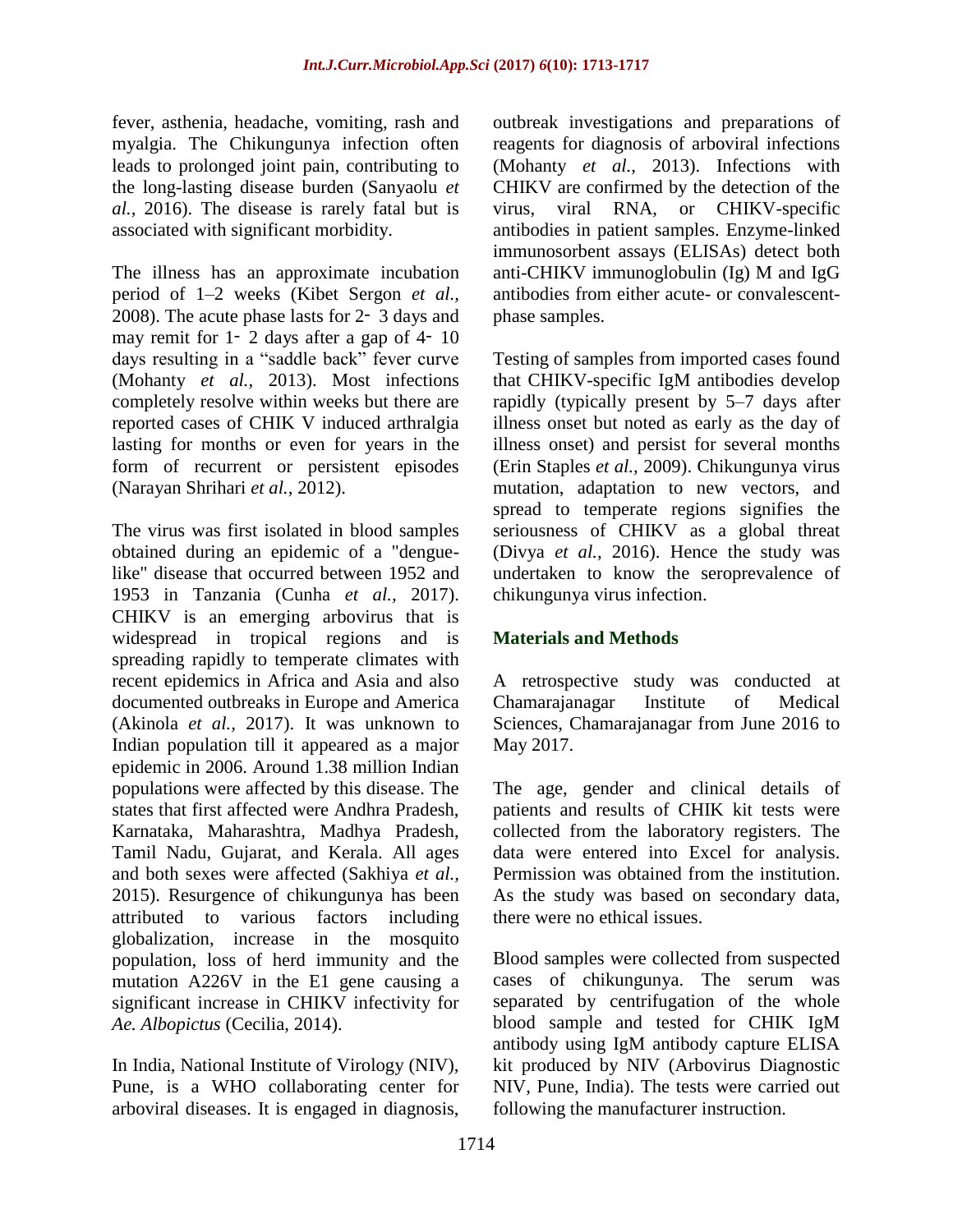#### **Results and Discussion**

A total of 1432 chikungunya suspected serum samples were tested, of which 117 (8.17%) samples were positive. Although all ages are affected, maximum number of positive cases was in age group of 18-45 years 71 (60.68%) followed by age groups 1- 18 years 29(24.79%) and >45 years 17(14.53%). There was no significant difference between males 64 (54.70%) and females 53(45.30%) (Tables 1 and 2).

CHIKV is a flaviviral infection transmitted to humans through the bite of an infected female mosquito of the genus *Aedes.* Since, its first identification in the year 1952–53, both sporadic cases and major epidemics of CHIKV infection have been reported (Anuja P. Kawle *et al.,* 2017). In India CHIKV outbreak was first reported in 1963 in Kolkata which accounted nearly 200 Deaths (Sai Gopal DVR *et al.,* 2013). Major outbreaks that increased concerns about CHIKV occurred in India in 2005, where it affected 1.4 million people. More than one million cases of CHIKV infection were reported from different regions of India during January 2006 to August 2007, with most patients coming from Kerala and Tamil Nadu (Braira Wahida *et al.,* 2017).

#### **Table.1** Seroprevalence of chikungunya cases

|      | Total no. of samples tested   No. of positive samples NO. $(\%)$ |  |
|------|------------------------------------------------------------------|--|
| 1432 | 117(8.17%)                                                       |  |

| Age          | No. of positive | <b>Gender</b> |           |
|--------------|-----------------|---------------|-----------|
| (years)      | samples         | M             | F         |
|              | NO. (%)         | NO. (%)       | NO. (%)   |
| $1 - 18$     | 29(24.79)       | 10(08.55)     | 19(16.24) |
| $18 - 45$    | 71(60.68)       | 43(36.75)     | 28(23.93) |
| > 45         | 17(14.53)       | 11(09.40)     | 06(05.13) |
| <b>Total</b> | 117(100)        | 64(54.70)     | 53(45.30) |

**Table.2** Age and gender wise distribution of chikungunya cases

Chikungunya is associated with joint pains lasting up to six months and the morbidity and disability caused due to chikungunya are enormous (Dikid *et al.,* 2013). Typically, joint damage fluctuates over time, but always affects the same parts of the body, mostly the extremities (hands, ankles, knuckles).

The mortality rate is low (0.4%), but is higher in babies less than 1 year old (2.8%) and increases in the elderly with concurrent diseases (Girish Shakuntal *et al.,* 2016). In some patients, Chikungunya can progress to cause chronic arthritis. The risk factors identified in the literature for persistent joint pains are age over 60 years, high viral load during acute illness, those with C- Reactive Proteins (CRPs) closer to upper limit of normal, absence of thrombocytopenia and only mild elevation of transaminases were more likely to develop persistent arthralgia (Vikram Londhey *et al.,* 2016).

In this study, there was no significant difference between males 54.70% and females 45.30%. In some studies, men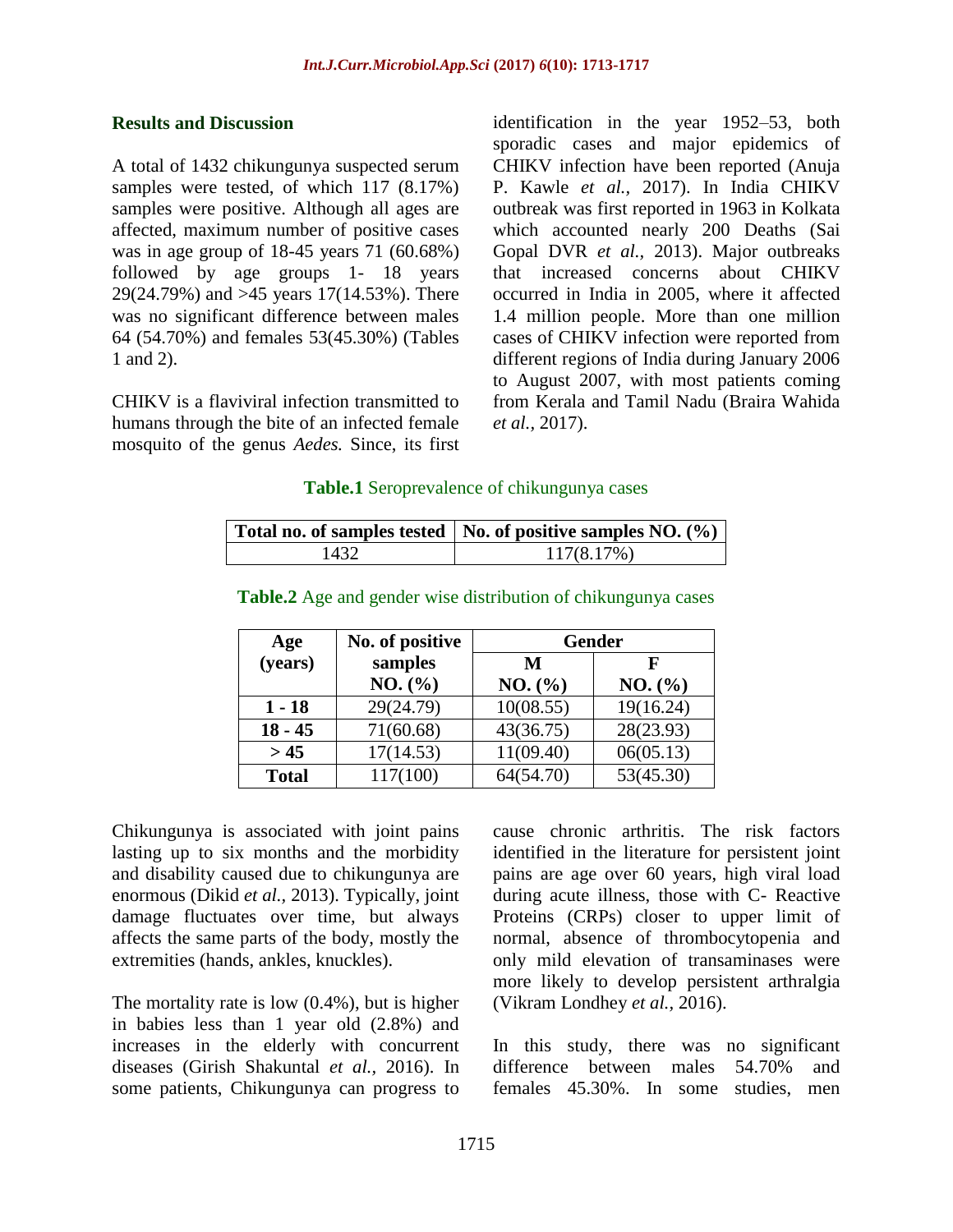appeared to be more susceptible to dengue infection whereas in others, women were more affected, and no gender differences were noted in others. This inconsistency may relate to gender differences in exposure to infection due to community-specific habits, customs or behaviours (Sissoko *et al.,* 2008 and Azami *et al.,* 2013).

This study showed seroprevalence of 8.17% with maximum number of positive cases in the age group of 18-45 years 60.68%. One of the study revealed differences in awareness of chikungunya, cause of the disease, vector responsible, mode of transmission, biting time and elimination of breeding of mosquitoes statistical significant among high and low incidence wards of all the States (Nagpal *et al.,* 2012). The geographical distribution had a significant influence on the prevalence of antibodies to the virus. This might be explained by the possible impact of ecological characteristics of the areas on the natural cycles of the arthropod-borne viruses under consideration (Narayan Shrihari *et al.,* 2012). Chikungunya fever is self-limiting disease and treatment is mainly supportive (Arunasree *et al.,* 2015).

Infection with CHIKV is an emerging public health threat that should be addressed through prevention. Because there is no vaccine against CHIKV, the cornerstone of prevention is to reduce *Ae. aegypti* mosquito populations by vector control strategies, mass education of the community by medical and paramedical staff at primary health centers, clearing stored water (mainly in construction sites) and personal protective measures (Kibet sergon *et al.,* 2007 and B. Arunasree *et al.,* 2015).

Chikungunya fever is self-limiting disease. Its existence in our setup indicates efforts have to be made through community awareness, vector control measures and early institution of supportive therapy.

#### **References**

- Akinola, M. T., EL-Yuguda, A. D., Bukbuk, D. N. and Baba, S. S. 2017. Prevalence of IgG and IgM antibodies to Chikungunya virus among outpatients with febrile illness attending University of Maiduguri Teaching Hospital, Maiduguri, Borno State, Nigeria. African Journal of Microbiology Research, 11(7): 306-311.
- Alessandra Lo Presti, Alessia Lai, Eleonora Cella, Gianguglielmo Zehender, Massimo Ciccozzi. 2014. Chikungunya virus, epidemiology, clinics and phylogenesis: A review. *Asian Pacific Journal of Tropical Medicine*, 925-932.
- Anuja P. Kawle, Amit R. Nayak, Shradha S. Bhullar *et al.,* 2017. Seroprevalence and clinical manifestations of chikungunya virus infection in rural areas of Chandrapur, Maharashtra, India. *J Vector Borne Dis,* 54: 35–43.
- Arunasree, B., Prasad Uma, B. Rajsekhar. 2015. Epidemiology of Chikungunya Fever in Srikakulam District. Journal of Evidence based Medicine and Healthcare, 2(19): 2931-2935.
- Azami, *et al.,* 2013. Emergence of chikungunya seropositivity in healthy Malaysian adults residing in outbreak-free locations: Chikungunya seroprevalence results from the Malaysian Cohort. BMC Infectious Diseases, 13:67.
- Braira Wahida, Amjad Alia, Shazia Rafiquea, Muhammad Idreesa, 2017. Global expansion of chikungunya virus: mapping the 64-year history. International Journal of Infectious Diseases, 58: 69–76.
- Cecilia, D., 2014. Current status of dengue and chikungunya in India. WHO South-East Asia J Public Health, 3(1): 22–27.
- Cunha, R.V., Trinta KS, Montalbano CA, Sucupira MVF, de Lima MM, Marques E, *et al.,* 2017. Seroprevalence of Chikungunya Virus in a Rural Community in Brazil. PLoS Negl Trop Dis, 11(1): 1-11.
- Dikid, T., S.K. Jain, A. Sharma, A. Kumar and J.P. Narain. 2013. Emerging & re-emerging infections in India: An overview. Indian J Med Res, 138:19-31.